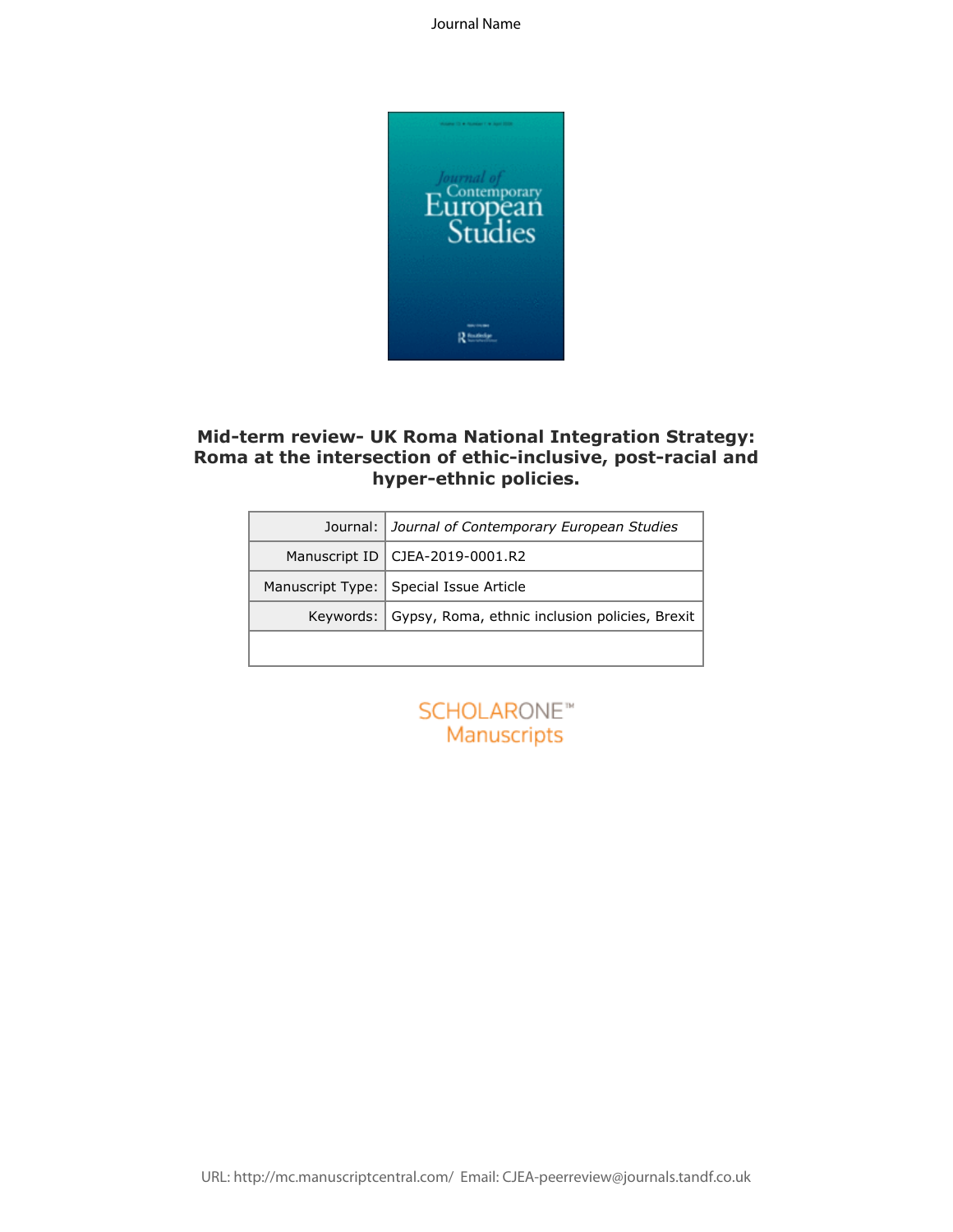**Mid-term review- UK Roma National Integration Strategy: Roma at the intersection of ethic-inclusive, post-racial and hyper-ethnic policies.** 

### **Abstract**

 government decided to use mainstream legislation. However, the complex mechanisms 'mainstreaming' approaches to Roma integration are failing because GTR communities find themselves located at the intersection of three different policy ideologies in the UK: about to exit from the European Union, concerns are also being raised about the future Rather than developing a specific strategy to promote Roma integration, the UK of UK policy-making, means that responsibility for integration is defused. Because of the devolved governmental systems and the localisation agenda, Gypsy, Traveller and Roma (GTR) populations often find that they are subject to different forms of inclusion and exclusion depending on their specific geo-political location. In this paper, the authors suggest that in addition to experiencing the impact of devolution, 'ethnic inclusive policies' (that seek to promote Roma inclusion), 'post racial policies' (that obscure specific forms of structural inequalities) and 'hyper-ethnic' policies, (targeted in a discriminatory manner towards certain communities). With the British of Roma communities and the commitment to their inclusion.

**Key words,** Gypsy, Traveller, Roma, UK, ethnic inclusive policy, post-racial policy, hyper-racial policy, Brexit.

#### **1. Introduction**

 establish an integration strategy, or outline a set of objectives and measures to promote ster that in addition to experiencing the impactuation.<br>
External form an experiencing the impactive process located at the intersection of three different policy ide<br>
y' approaches to Roma integration are failing because<br> The high levels of social exclusion and discrimination experienced by the Roma across Europe have been well documented (European Union FRA, 2018, European Commission, 2012, World Bank 2016). In 2011, the European Commission called on all EU Member States to respond to these concerns, by adopting the EU Framework for National Roma Integration Strategy (NRIS). Member States could choose to either the integration of their Roma populations. The UK government lobbied for this second approach and have advocated for using existing policies and legislation to promote Roma inclusion (Ryder and Cemlyn, 2016).

In this paper, the authors examine some of the complexities of the United Kingdom (UK) policy-making mechanisms that are purported to promote Roma integration in the UK, developing a critical analysis of these mechanisms and the ways in which they impact Roma integration.

The paper is divided into two parts; in part one, the authors outline the complexity of UK policy-making mechanisms, where policy is made at both the central government level, as well as through the devolved administrations of England, Scotland, Wales and Northern Ireland. Consequently, different aspects of policy that relate to Roma integration are informed either by policies at the central/national level, or at the level of the devolved governments (National Federation of Gypsy Liaison Groups et al, 2018). In recent years the central government has also been promoting the localisation agenda, which means that decision-making and budgets are supposed to be transferred to local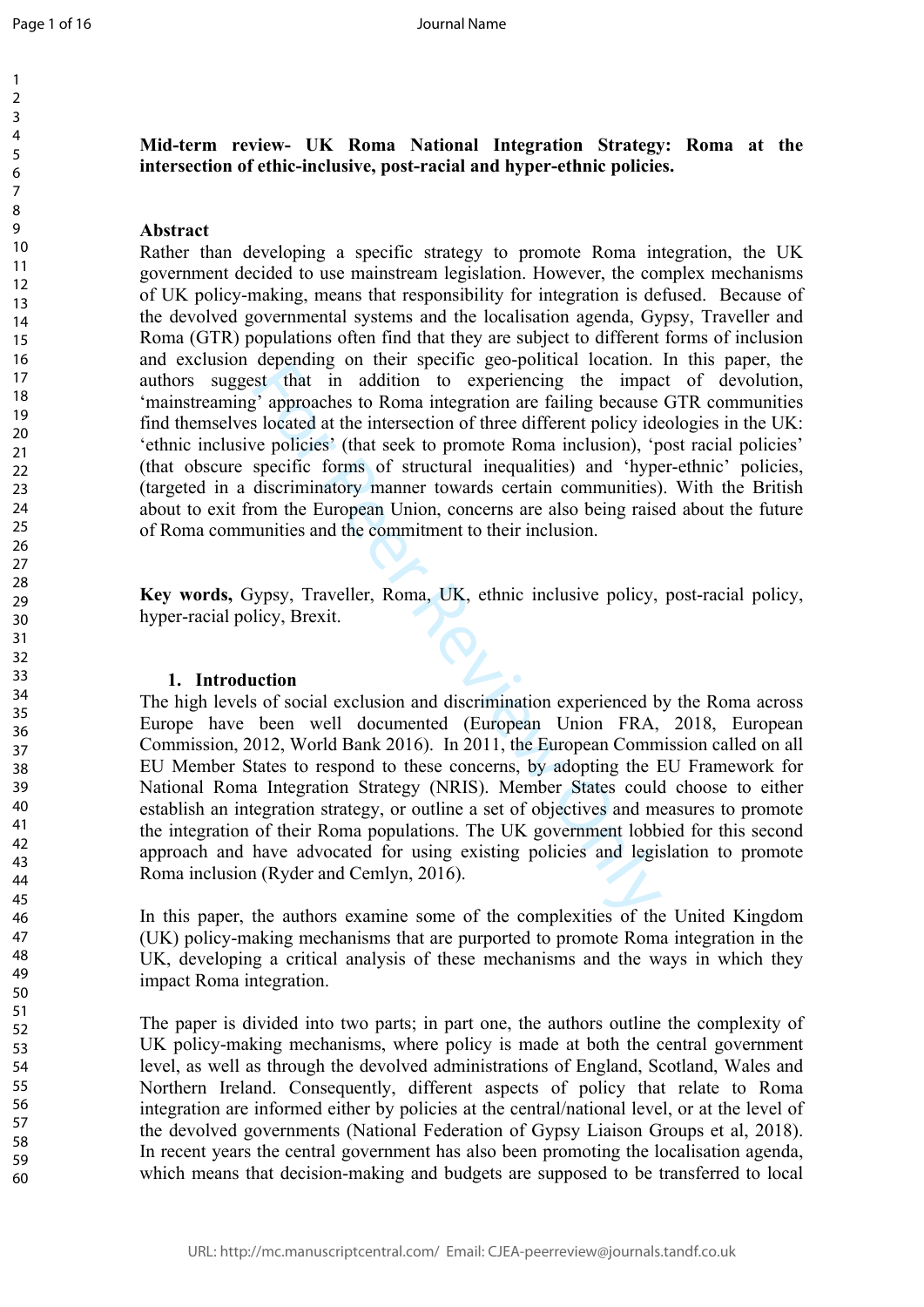nation, Roma people have differing access to services and support depending on their governments, the local authorities and local people. Consequently, even within the same geo-political location (Lane, Spencer and Jones, 2014).

However, in examining the finding of the EU mid-term review of the UK National Roma Integration Strategy, the authors argue that part of the reason that 'mainstreaming' approaches are failing is because Gypsy, Traveller and Roma communities find themselves located at the intersection of three policy ideologies.

Therefore, in part two of this paper, the authors highlight the implications of 'ethnic inclusive', policies' (that seek to promote Roma inclusion), 'post racial' policies' (that obscure specific forms of structural inequalities) and 'hyper-ethnic' policies (that are targeted in a discriminatory manner, towards nomadic Gypsies, Travellers and the Roma migrants). Finally the paper ends with a brief reflection on the UK exit from the European Union (EU) community and concerns about the future of Roma inclusion.

## **2. Gypsies, Travellers and Roma in the UK**

 an umbrella term to describe a range of heterogeneous communities, which includes Romany Gypsies and Travellers living in the UK. Romany Gypsies and Irish Travellers Forms of statedari inequatines, and "apply canner"<br>seriminatory manner, towards nomadic Gypsies, Trave<br>ally the paper ends with a brief reflection on the<br>n (EU) community and concerns about the future of Rc<br>K, s, Traveller The European Commission uses the term 'Roma' in policy and other documentation as have been part of British culture for hundreds of years. However, the National Census only collected data on Gypsies and Travellers for the first time in 2011, indicating there are 58,000 people who self-identified as Gypsy or Irish Traveller in England and Wales (Office for National Statistics, 2011). This is usually considered to be a considerable undercount and other reports have estimated that the Gypsy and Traveller population is nearer to 200,000 to 300,000 (Irish Traveller Movement in Britain, 2013, Wemyss et al. 2015).

 multiple disadvantages as well as discrimination, hate speech and hate crime (Equality Under the Equality Act (2010) Romany Gypsies and Irish Travellers are recognised as minority ethnic groups, with 'protected characteristics' and should be afforded protection from discrimination under equality legislation (Legislation.gov.uk, 2010). However, a number of reports have highlighted that many Gypsies and Travellers face and Human Rights Commission, 2015, National Federation of Gypsy Liaison Groups al., 2018). In the UK the term 'Roma' generally refers to the Roma communities from East and Central Europe who have arrived as migrants largely by exercising their freedom of movement as EU citizens. The Roma are not a homogeneous group and are from various nations and different subgroups that can transcend national borders and consequently, they often have different linguistic and cultural backgrounds as well as different needs to indigenous Gypsies and Travellers (Institute for Public Policy Research, 2016). It is difficult to know how many Roma live in the UK and the 2011 national census failed to collect any ethnic data on Roma communities. However data generated from one national study based on questionnaires to UK local authorities, suggests that the migrant Roma population in the UK is approximately 200,000 and they tend to live in and around major cities (Brown, Scullion and Martin, 2013).

#### **3. Roma integration and policymaking mechanism in the UK**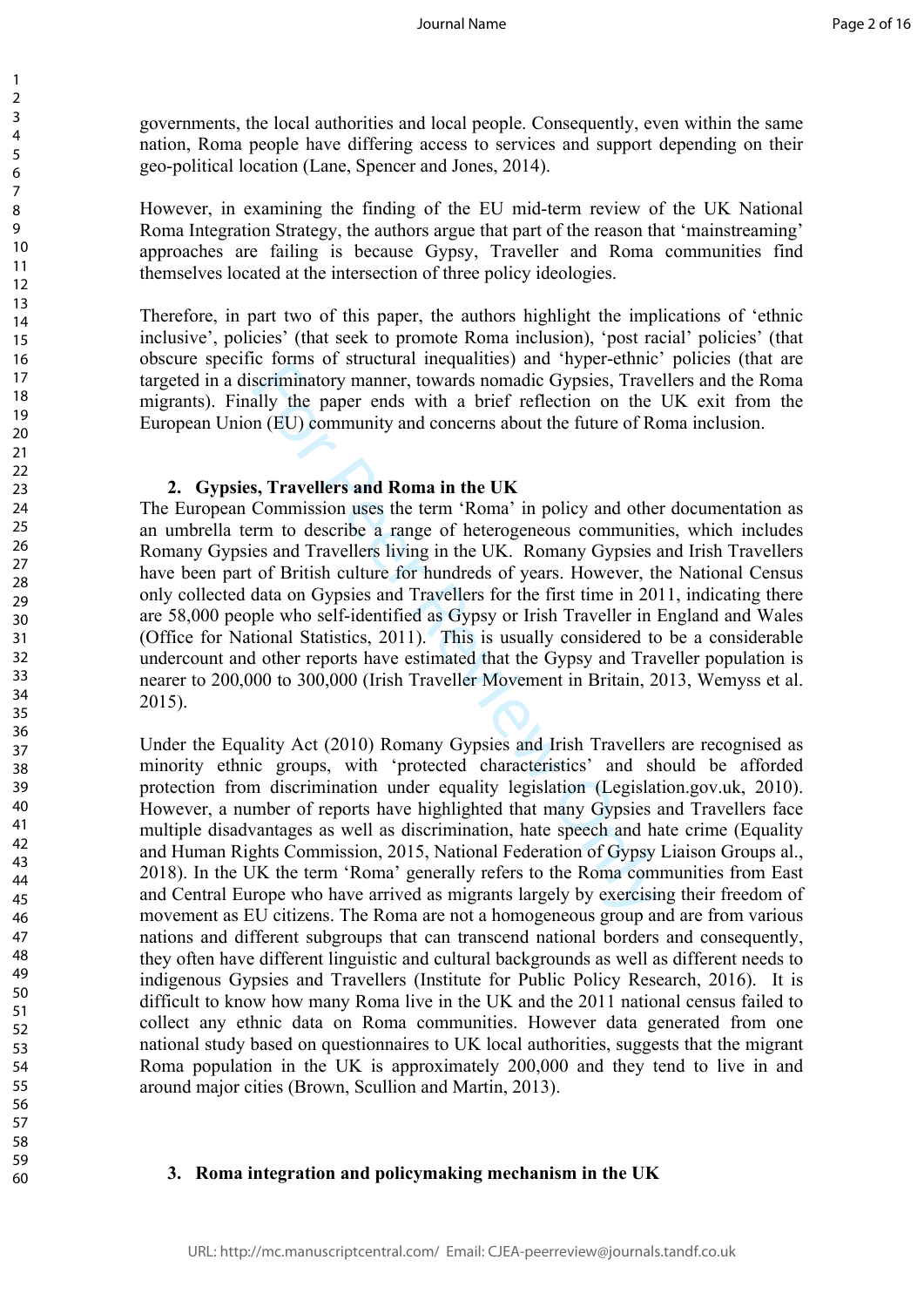The UK has a complex system of policy making and only some aspects are made by central government with the devolved governments of Wales, Scotland and Northern Ireland responsible for other aspects of policy. England does not have its own parliament and issues affecting England, are decided by UK central governmental policy. The UK policy-making process is further complicated by current (and preceding) governments' promotion of 'localism' through the Localism Act (2010) where resources and power are supposed to be devolved down to local communities via the local authorities. These structures are significant for Roma inclusion because it means that Roma may be subject to different forms of inclusion and exclusion, across the UK, depending on where they happen to reside.

## 3.1 *National policymaking and Roma inclusion*

 and policies have had to act as a proxy for a NRIS. Ryder and Cemlyn have suggested that the divergent approaches of the devolved administrations could 'provide for inequalities across the domains of health, education, accommodation, employment and *n* signatory to the NRIS in 2011, the UK government'<br>a signatory to the NRIS in 2011, the UK government'<br>romote Roma inclusion across the country means the<br>for Roma inclusion within central Government policy.<br>licy initia Despite being a signatory to the NRIS in 2011, the UK government's lack of policy or legislation to promote Roma inclusion across the country means there is no systematic mainstreaming for Roma inclusion within central Government policy. In the absence of any national policy initiatives specifically promoting Roma integration, mainstream laws interesting comparisons as to 'which method is most effective in advancing social justice' (2016, p. 153). However, the fifth monitoring report on the UK by the European Commission against Racism and Intolerance (2016) expressed their concern about the lack of a national Roma integration strategy across the UK and recommend that the authorities develop with GRT representatives a set of policies to address the social integration experienced by all of the communities in all the countries of the UK. Not only do devolved governmental systems create differing levels of funding and integration policies that result in differing types of inclusion and exclusion but the location of Roma people within each country means that they will often have differing access to services and support and therefore different opportunities for integration.

# 3.2 *The role of devolved government and Roma inclusion*

 governments but the delivery of Roma integration at local levels, may be inhibited or The devolved administrations in Scotland, Wales and Northern Ireland are responsible for monitoring the effectiveness of their own policies (with the UK central government being responsible for these matters in England). Funding for the devolved governments largely comes from a combination from central government, local government and EU funds. However, the funding of local services has proven highly contentious, raising questions about how funding is distributed and issues of inter-regional equity (British Academy, 2018). Policymaking is the responsibility of central and the devolved facilitated by the availability of central funding, regardless of the intent of the devolved government (Poole and Adamson, 2008).

 highlighted a range of inequalities that migrant Roma are facing across Scotland. The report failed to make any substantive recommendations and research suggests that three *Scotland*: The Scottish government has not developed a NRIS, although a report *'Mapping of the Roma Community in Scotland'* (Scottish Government, 2013) years later little had changed for Roma in Scotland (Scottish Churches Racial Justice Groups, 2016). Moreover, because the majority of Roma live in and around Glasgow, the Scottish policy response and service provision has been concentrated in this area, often leaving others across Scotland with limited support. The Scottish government has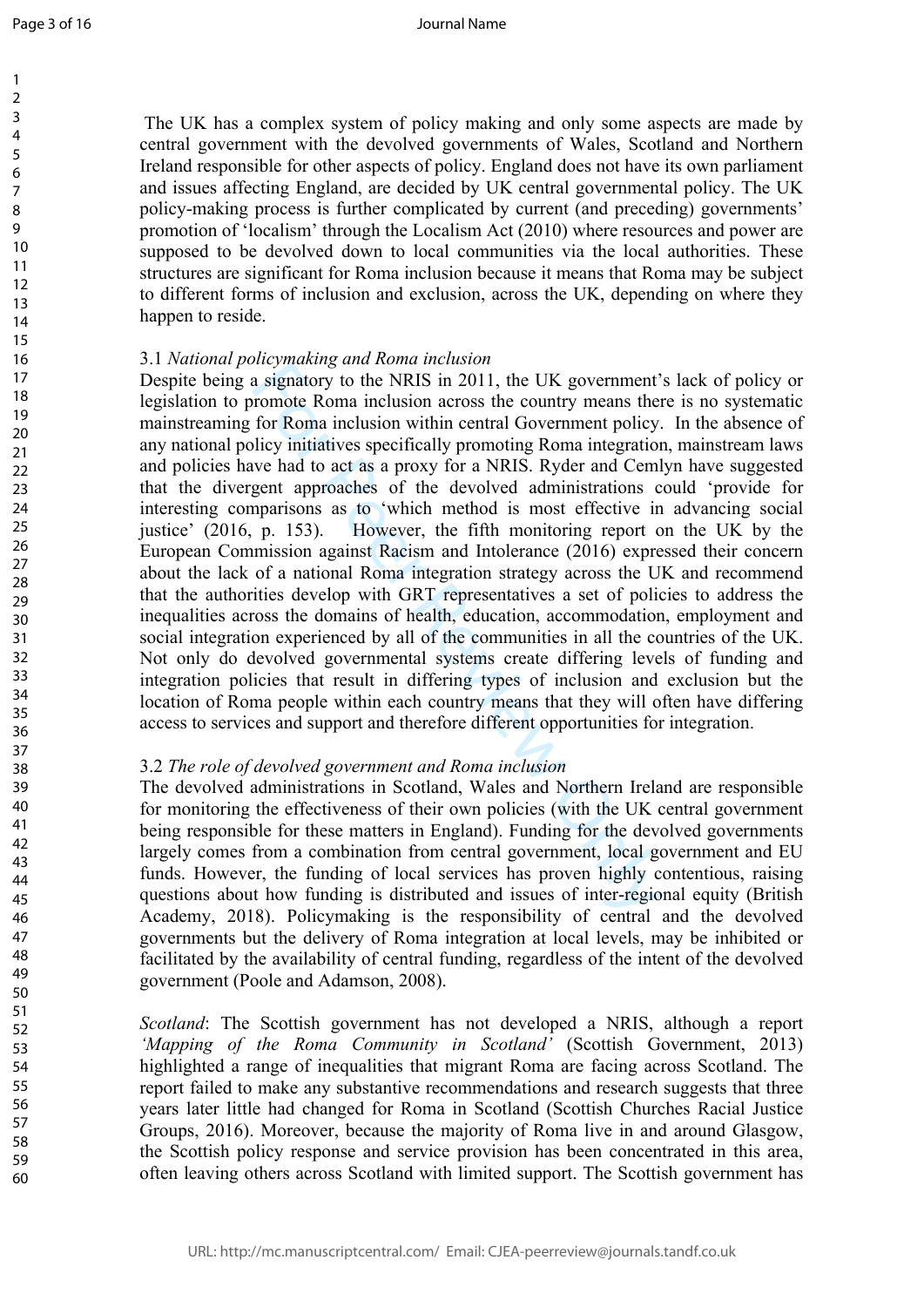introduced a 'Race Equality Action Plan' (Scottish Government, 2017), aiming to promote positive change for minority ethnic communities, which only makes limited reference to the needs of GTR communities.

 *England:* England does not have a NRIS. Central government policy has established the this applies across all of the devolved administrations (except Northern Ireland) but there is little evidence that this is advancing GTR integration. Indeed, the Leveson legal parameters for equality though the Equalities Act (Legislation.gov.uk, 2010) and Inquiry 2012, highlighted how Gypsies and Travellers are often the targets of hostility and/or xenophobia in the UK media. Other reports have highlighted how GTR communities continue to face race-hate and discrimination (National Federation of Gypsy Liaison Groups 2018; Traveller Movement 2016; Equality and Human Rights Commission, 2016). In 2018, the government produced a consultation document for England outlining a strategy for integrated communities (HM Government, 2018), but at the time of writing, no progress has been made on these proposals and there was very little mention of GTR populations.

 Government, 2018) embeds Roma concerns throughout the document. However, it is *Wales:* The Welsh Government, are the only devolved government to establish a NRIS. The first strategy in 2011 (Welsh Government, 2011), achieved some of the objectives although ironically it made little mention of Roma migrants. The new strategy (Welsh notable that the strategy only involves partial monitoring on progress on integration relating to nomadic Gypsies and Travellers caravan/ trailer sites and there is very limited monitoring relating to progress on the integration of Roma migrants.

 recognises the lack of data monitoring racial equality. Overall, there is very little Strate Theory and the government product and the divergent and the divergent formulation (1016). In 2018, the government produced a consultaing a strategy for integrated communities (HM Govern ting, no progress has been ma *Northern Ireland* has not developed a NRIS, although the government has developed a Racial Equality Strategy for 2015-2025 (Office of the First Minister and Deputy First Minister, 2015). This highlights the needs of Traveller and Roma communities and mention of Roma integration in Northern Ireland and the Northern Ireland Human Rights Commission (2018) published an investigation into Travellers' accommodation, noting that the community often face hostility and discrimination from public authorities and the settled community.

 A number of EC monitoring reports on the UK NRIS have expressed concern about the suggested that the divergent approaches of the devolved administrations has the potential lack of a national Roma integration strategy across the UK (European Commission, 2012, 2013, 2014, 2015, 2016). Although Ryder and Cemlyn (2016, p. 53) have to 'provide for interesting comparisons as to 'which method is most effective in advancing social justice' in practice the devolved governmental systems means that GTR communities often have differing access to services and support, and therefore different opportunities for integration. The lack of a NRIS in most of the devolved governments, combined with a lack of national monitoring on Roma inclusion, also makes it difficult to compare progress on Roma integration within and across the devolved governments. These issues have been further complicated by the 'localism' agenda.

*Localism and Roma inclusion*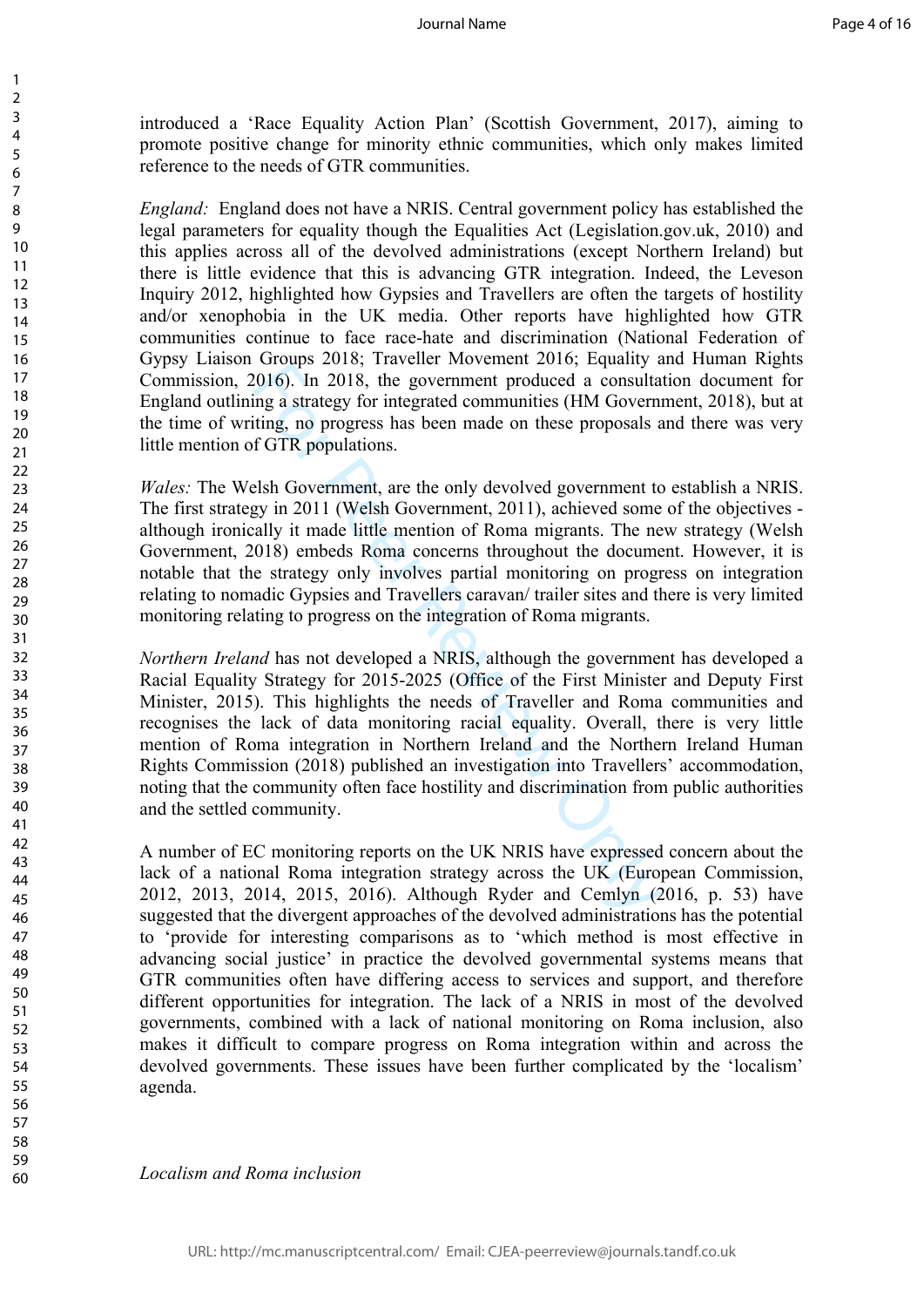to local councils and local people (Department for Communities and Local Government, the task of delivering central government budget cuts, while trying to maintain services Hastings, Bailey, and Bramley, et al. 2015). There are examples of positive practice policy formulation, and the lack of data gathering for monitoring purposes (European Since 2010, central government has promoted 'localism', aiming to decentralise power (2011). However, most local authorities now find themselves as agents of austerity, with (Penny, 2017). Between 2010-2016 local government spending fell by 27% with poorer areas and regions impacted disproportionately (Joseph Rowntree Foundation, 2017; within some local authorities, which are usually piecemeal and locally based for example, Glasgow City Council and its partners in the Govanhill neighbourhood or the Local Engagement for Roma Inclusion (LERI) project in Chatham, Kent (European Commission, 2016; EU Fundamental Rights Agency 2017). Nonetheless, a report by the National Federation of Gypsy Liaison Groups et al. (2018) suggests that in some areas the "localism" agenda has not only failed to promote Roma integration but has facilitated an active "anti-Gypsy" stance. The EC's assessment of the UK's NRIS summarised the shortfalls of localism as hindering Roma integration by highlighting poor cooperation between central and local government; the lack of Roma input into Commission, 2012, 2013, 2014, 2015, 2016).

# **4. Progress on the National Roma Integration Strategy in the UK and the Midterm review**

 Council (European Commission COM (2018) 785 final), highlighted that at a general (European Commission 2018, 3.5). In common with past EU documents, the EC 2017 NRIS was in the EC's (2016) assessment of the implementation of the NRIS that noted all and hand both and both correct transmit and the same of vertil superal has not only failed to promote Roma in<br>active "anti-Gypsy" stance. The EC's assessment of eshortfalls of localism as hindering Roma integration<br>on The EU Commissions midterm review compared the situation of the Roma in 2011 and 2016 across EU Member States and noted some limited advancement in the four areas of housing, education, health and employment but concludes that progress has been 'unequal and modest' with much more required (European Commission, 2017). By 2018, a Communication from the Commission to the European Parliament and the EU level, there was progress in the area of education, with positive changes in relation to early school-leaving and early childhood education, where the participation of Roma children grew in most Member States. However, the same Communication also suggested that while the self-perceived health status of Roma had improved, access to medical care continued to be of concern. Overall, the Communication suggested that progress towards Roma integration goals were limited, and 'no improvement has been observed in access to employment, and the share of young Roma not in employment, education or training has even increased. The housing situation remains difficult' and 2018 reports both recommend greater coordination and use of structural funds; greater stakeholder involvement and calls on member states to develop a set of measures to monitor progress and for greater alignment between mainstream inclusion policies and the key areas for Roma integration. It was notable that these 2017 and 2018 documents did not specifically mention the UK, indeed that last comment on the UK's that in the UK:-

"The mainstream approaches have not demonstrated sufficient impact on improving the situation of Roma. Targeted measures could be further exploited by also using the existing possibilities under the ESIF funds. Scaling up the existing initiatives implemented throughout the UK should also be explored" (2016, p. 89).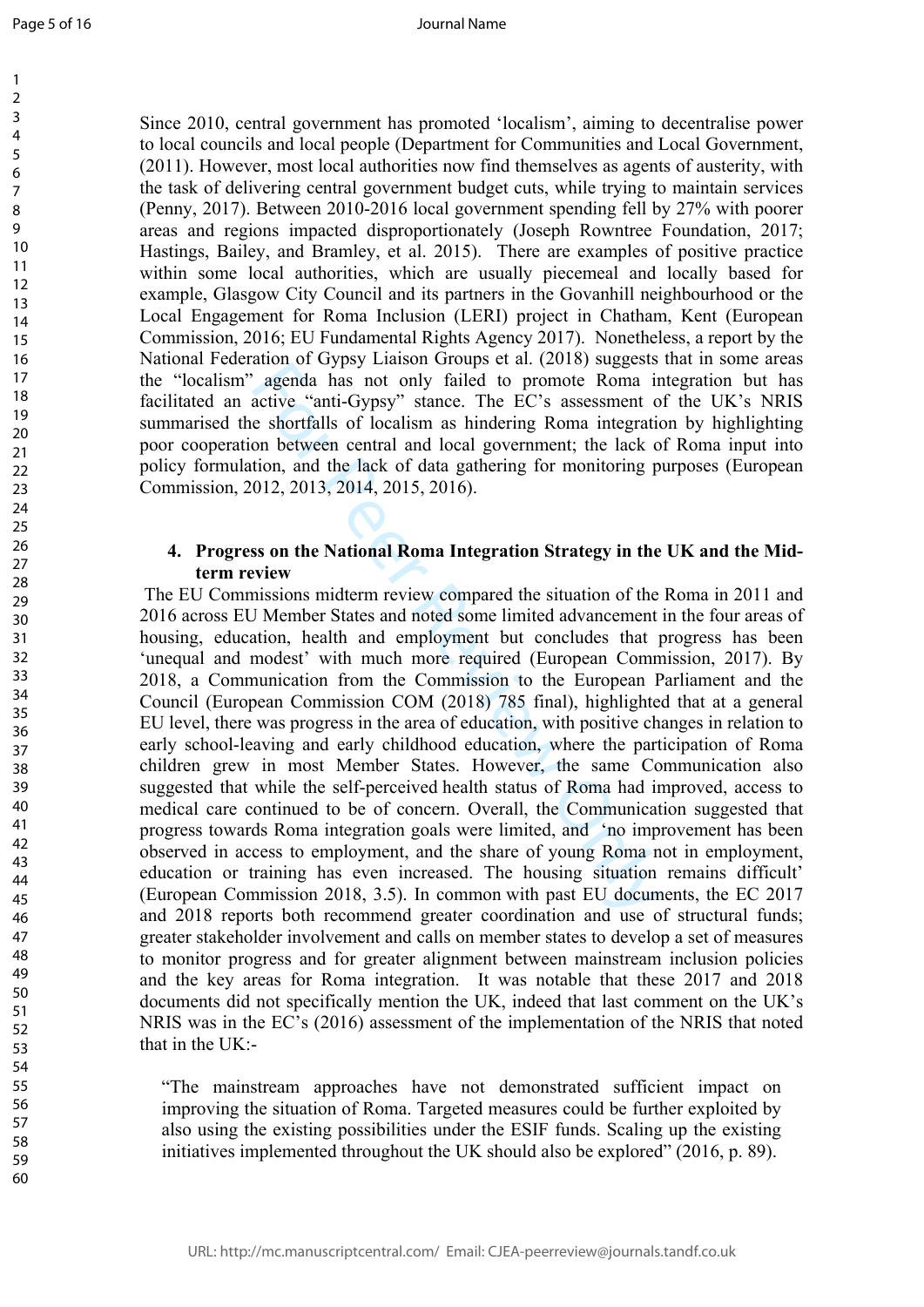integration measures for its local GTR communities. Similarly with regards to planning for Gypsy and Traveller sites the government argue that it is the responsibility of local An explanatory memorandum from the Department of Communities and Local Government (2017) shows no significant change in policy orientation and recalcitrance towards the Commission's recommendations for speeding up the integration process. It reiterates the UK government's commitment to advancing Roma integration within broader social inclusion and integration policies and its retreat from the targeted measures and measurable outcomes recommended by the Commission. Instead the memorandum highlights the role of local areas in determining the most effective authorities to assess the need for sites and to identify a suitable five year supply of sites to meet those needs.

 collection of additional data will be considered on a case by case basis. It notes that enforcement of anti-discrimination and hate crime offences is a matter for the courts and but failed to include any changes or outcomes that the group has engendered. Much of people can avail themselves, for example noting that the proportion of GTR pupils who in opposition to equalities legislation, identify and isolate discrete populations and Commission concerns over the lack of data the memome of the most comprehensive ethnic data sets in th<br>dditional data will be considered on a case by case l'anti-diserimination and hate crime offences is a mattee<br>gthening R In response to Commission concerns over the lack of data the memorandum argues that the UK has some of the most comprehensive ethnic data sets in the EU and that the regarding strengthening Roma capacity and involvement the memorandum notes that a quarterly Liaison group meeting with representatives from the GTR community is held the memorandum provides examples of mainstream policy measures to which GTR qualify for the Pupil Premium (additional funding to enable schools to address educational inequalities between pupils from low income household and their peers) is much higher than average. However the memorandum contains no concrete proposals for addressing the poverty that many of these families face and remains wedded to an ethnically inclusive approach that focuses on increasing human capital. The UK government's approach also combines elements of a 'post-racial' approach that denies the distinctively ethnic dimension of Roma exclusion with 'hyper-ethnic' policies which, subject them to discriminatory and repressive policy measures. The implications of these three interrelated policy approaches are discussed below.

#### **5. Ethnic inclusive policies and Roma integration**

 approaches are sufficient to actually promote integration. The Equality Act (2010) is The authors have drawn attention the UK policymaking mechanisms that are supposed to promote Roma integration, which raises the question of whether current policy the dominant policy promoting integration in the UK although in Northern Ireland, the equality legislation is not harmonised and consequently, there is a lack of consistency in protection and rights (Convention for the Protection of National Minorities, 2011).

The UK Equality Act prohibits unlawful discrimination, harassment and victimisation and protects individuals from unfair treatment. It protects GTR and all other 'race groups' from discrimination and others with 'protected characteristics' (Equality and Human Rights Commission, 2016). In addition, the Equality Duty (2010) places a duty on all public authorities to promote equality of opportunity and good community relations. Combined, the Equality Act (2010) and Equality Duty (2010) should promote equality for all, and by default, it should also promote Roma integration. Despite this legislation, the Equality and Human Rights Commission (2016) five-yearly found that Gypsies and Travellers continue to face multiple disadvantages and discrimination in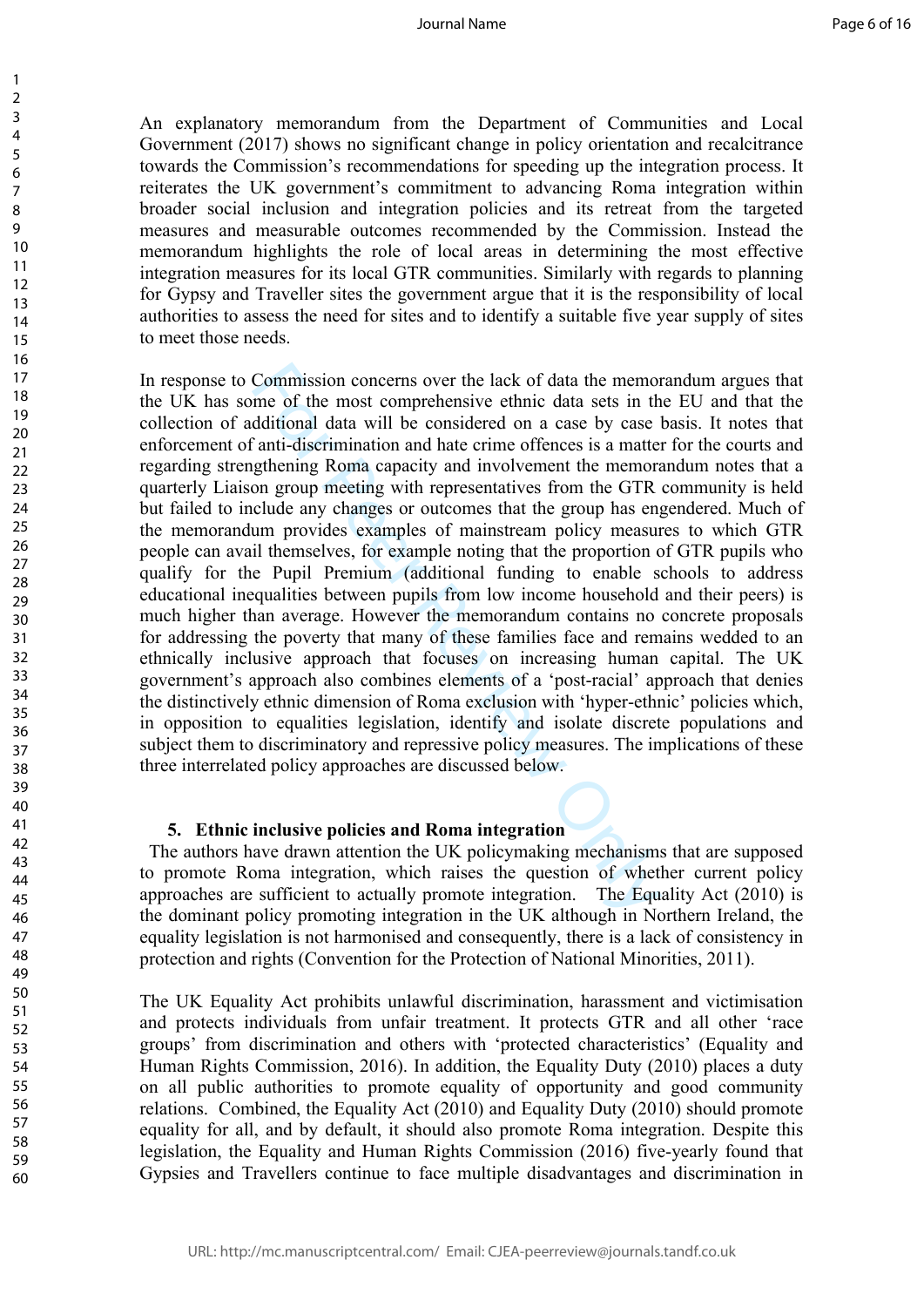education, health, the workplace and the justice system.

 Disparity' report) (Cabinet Office, 2017). Imbalances of power and inequality are core to neo-liberal economies that are inherently unequal and which therefore prevents This is not surprising because while this legislation gives individuals 'rights', it does not require systemic changes, or address the role of neo-liberal economies in perpetuating social exclusion (Goldberg, 2009). Indeed, despite providing the conditions for the legal protection of ethnic minorities, evidence indicates that a legal 'right' to equality does not necessarily result in equality or inclusion (see for example, the governments' own 'Race equalities legislation (such as the Equalities Act), from having a genuinely transformative effect. In the following section, the authors examine how these contradictions (between equality policy located within a system that promotes inequality), negates (or makes 'invisible'), the specific ethnic experiences of inequality and discrimination, through 'post-racial' discourses.

# **6. Post-racial society: rendering Roma inequality invisible.**

 and are articulated as personal inadequacies. Goldberg suggests that far from the post- modality of racism, in which racist practices operate, under the illusion that 'the dream experiences of GTR communities, it 'neglects the social existence and abject situation (or makes 'invisible'), the specific ethnic at system<br>gates (or makes 'invisible'), the specific ethnic experimention, through 'post-racial' discourses.<br>cial society: rendering Roma inequality invisible.<br>that arece has bee Despite the fact that race has been used to promote exclusionary practices (Umut, Karim and Nahaboo, 2016), within 'post-racial' discourses ethnic and racial differences are considered inconsequential because it is the individuals 'choice' to maximise opportunities available to them within neo-liberal economies (Goldberg, 2009). Theories of post-racial societies have been informed by the earlier work of Beck (1992), who argued that in 'risk societies' social inequalities lose their rootedness in the social realm racial discourse signalling an end to a racialised society, it presents us with a new of the non-racial has already been realized' (2015, p. 108). Indeed as Solf suggests, the fact that the UK government failed to recognise the specific ethnic needs and of most Roma, and enables authorities to make the issue non-existent' (Solf, 2018, p. 142). It might also be suggested, that by deploying the policy tools of mainstreaming to further GTR integration, the UK government aimed to make invisible (depoliticise) the specific ethnic inequalities that are perpetuated through its economic and social structure.

# **7. Hyper-ethnic policies in the UK**

 that they are subject to extreme surveillance and control (Richardson, 2007). This is Paradoxically, while post-racial discourses negate the structures that create ethnic (and other dimensions) of inequality, some ethnic communities find they are made 'hypervisible' (Powell and Van Baar 2018). For Gypsies and Travellers, there has been a long history of hyper-ethnic policies linked to nomadism. Due to the lack of legal stopping places, many find themselves confined on permanent sites that are usually geographically and socially isolated from settled communities (Powell, 2013). These sites also create ethnic boundaries where Gypsy and Traveller communities often find despite the fact that they have protected characteristics under the Equality Act (2010) and local authorities have a public sector equality duty.

A recent Civil Society Monitoring Report on Implementation of the NRIS in the United Kingdom also argued that the 'mainstream' approach used by the UK government (i.e. using existing equality legislation to promote Roma integration) had failed to facilitate equal opportunities for Gypsy, Traveller and Roma communities (National Federation of Gypsy Liaison Groups et al., 2018).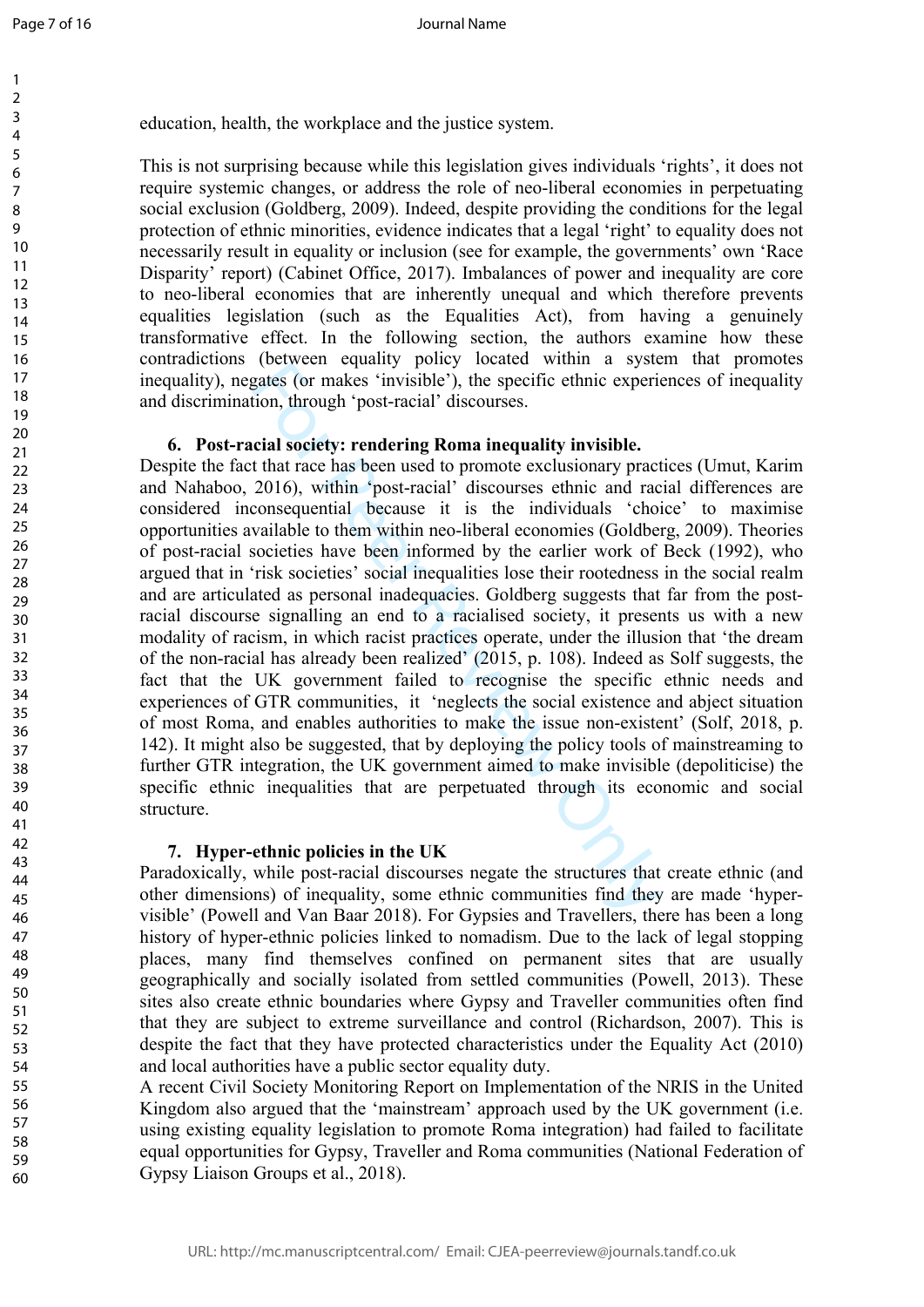#### Journal Name **Page 8 of 16**

 Conservative government introduced a significant change in the definition of 'Gypsy' in the domain of social work, researchers have identified a significant and Indeed, not only has the UK government failed to introduce the Roma integration strategy but it has also introduced hyper-ethnic policies. For example, recently the and 'Traveller' under planning law (Department of Communities and Local Government, 2015). This means that if a Gypsy or Traveller stops travelling permanently (e.g. for health reasons or old age), they will lose their 'Gypsy status' for planning purposes. These hyper-ethnic policies also have implications for public sector professionals who often become hyper-vigilant of Gypsies and Travellers. For example, disproportionate rise in social work interventions involving GTR children due to systematic prejudice (Allen and Riding, 2018).

Roma migrants also experience the impact of hyper-ethnic polices linked to their status as both Roma and migrants. With the expansion of the European Union, the arrival of A8 and A2 migrants from Eastern Europe into the UK, was greeted by a hostile response from much of the British media (Clark, 2015). The Roma became constructed as a distinctive type of migrant, portrayed as linked to criminality, antisocial behaviour and 'welfare tourism' (Clark and Rice, 2012). In response to these public concerns, the UK sought to restrict both access to employment opportunities and welfare benefits for Roma migrants right up until 2014. Consequently, Roma became subject to a complex web of hyper-ethnic policies, where they experience different rights and entitlements from other European citizens (Palidda, 2011; Solf, 2018).

#### **8. Conclusion**

 of a wider discourse about *post-racial* policies, where racist discourses are obfuscated by also experience the impact of hyper-ethnic polices lined migrants. With the expansion of the European Ultrants from Eastern Europe into the UK, was greeted by the British media (Clark, 2015). The Roma became to differ the In light of the EU mid-term review of Roma Integration, there are two main reasons that 'mainstreaming' approaches are failing in the UK. Firstly, because of the devolved governmental system in the UK and the ideology of localism, GTR communities are subject to different forms of inclusion and exclusion depending on the specificity of their geo-political location. Secondly, the authors have suggested that GTR communities often find themselves located at the intersection of three conflicting policy ideologies. *Ethnic-inclusive* policies (as exemplified in the Equality Act, 2010), views inequalities through an individualistic and neo-liberal lens, which perceives GTR inequalities from a 'cultural deficit' perspective. This stresses the need to equip individuals with the right skills and competencies to thrive in a free-market system (e.g. through education and training) and to facilitate them to 'take up their rights' to education, health, employment and housing (Silva, 2014). However, the lack of a NRIS may also be considered as part a new modality of racism, where racial differences are no longer considered to be of any consequence. This effectively depoliticises the specific ethnic experiences of poverty, discrimination, marginalisation, vilification and social exclusion in GTR communities.

 The authors of this paper have suggested that what is problematic about *ethnic-inclusive*  and *post-racial* policies is that they both fail to recognise the context of GTR communities and their specificity of experiences. Neo-liberal economies create and perpetuate social exclusion and the systemic nature of racism and anti-gypsyism is enacted through pre-existing social structures (James and Smith, 2017). In essence, this can be seen as part of the wider systemic violence created by neo-liberal economies (Žižek, 2008). Paradoxically, GTR communities also find themselves subject to *hyper-*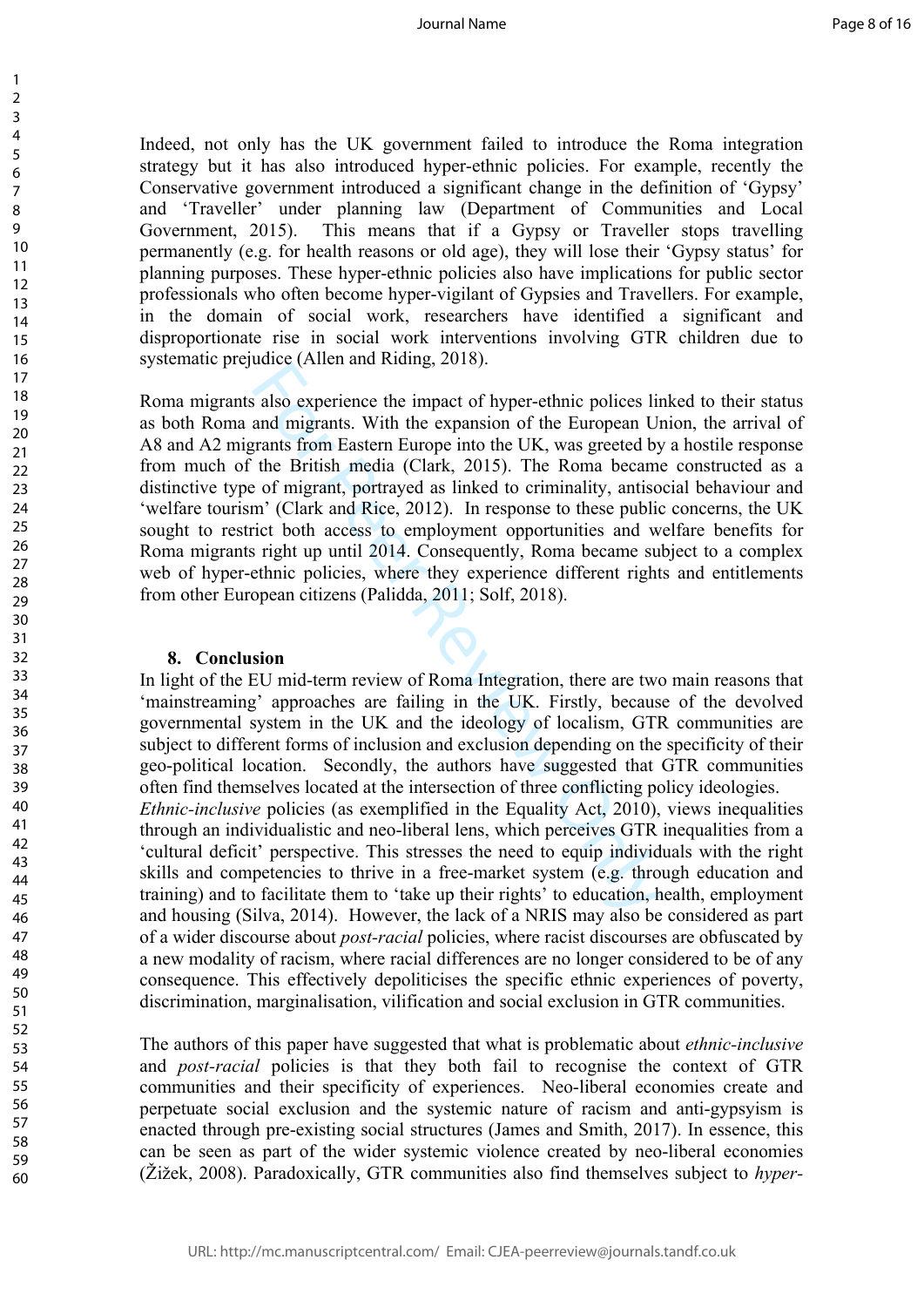(i.e. specific planning laws related to nomadic Gypsies and Travellers and migration *ethnic polices.* While a number of reports have highlighted that GTR communities have the worst outcomes in health, education, employment and housing than any other ethnic group in the UK (United Nations, 2017; Home Office, 2016) GTR communities have become subject to a specific 'ethnic gaze' via their status as nomads or migrants and central government has designed specific ethnically-targeted polices to address these regulations for Roma migrants). Simultaneously, issues concerning inequality and discrimination have become subject to discourses of general inclusion (exemplified in the Equality Act, 2010)- thus vilifying some aspects of identity (relating to nomadism and migration) while at the same time obfuscating systemic racism and inequality.

 In conclusion, while the authors argue that GTR people often find themselves at the intersection of the complex governmental systems, and subject to ethnic-inclusive, postracial and hyper-racial policies, it is important to recognise that all of these factors operate within a neo-liberal framework that shapes and perpetuates inequality.

#### **Footnote: thinking about Brexit**

 Following the UK referendum result in 2016 concerns have been expressed about UK based migrant Roma's 'Settled Status' and the process for securing their right to reside will no longer be on the political agenda, especially as they already face discrimination in employment, housing, education and health (Burchardt, Obolenskaya, Vizard et al, been suggested that Brexit will only have a limited impact on policy formulation and Smith, 2017). Much depends on the outcome of internal divisions within both of the major political parties about Brexit and the future direction of the UK, the post-Brexit where unductional digital time that is the proportion and the complex governmental systems, and subject to eth<br>er-racial policies, it is important to recognise that a neo-liberal framework that shapes and perpetuates ine<br> in the UK as well as the general rise in anti-migrant hate crime (Institute for Public Policy Research, 2016). At a wider level, there are also concerns that Roma integration 2018) and social inclusion objectives generally have fallen off the political radar under the impact of austerity cuts and political preoccupation with Brexit. In this regard, it has objectives towards Roma migrants in the UK firstly because of the desultory response by the government to Roma integration and lack of commitment to improving the position of GTR communities to date. Secondly because economic injustice, inequality and exclusion is inherent within the current socioeconomic system regardless, meaning Brexit is unlikely to create much change for the Roma living in the UK (James and migration system and the outcome of ongoing negotiations with the EU concerning Brexit and the UK's future relationship with the EU.

#### **Declaration of interests: None**

## **References**

Allen D., and Riding S. 2018. *The Fragility of Professional Competence: A Preliminary Account of Child Protection Practice with Romani and Traveller Children in England.*  Budapest: ERRC.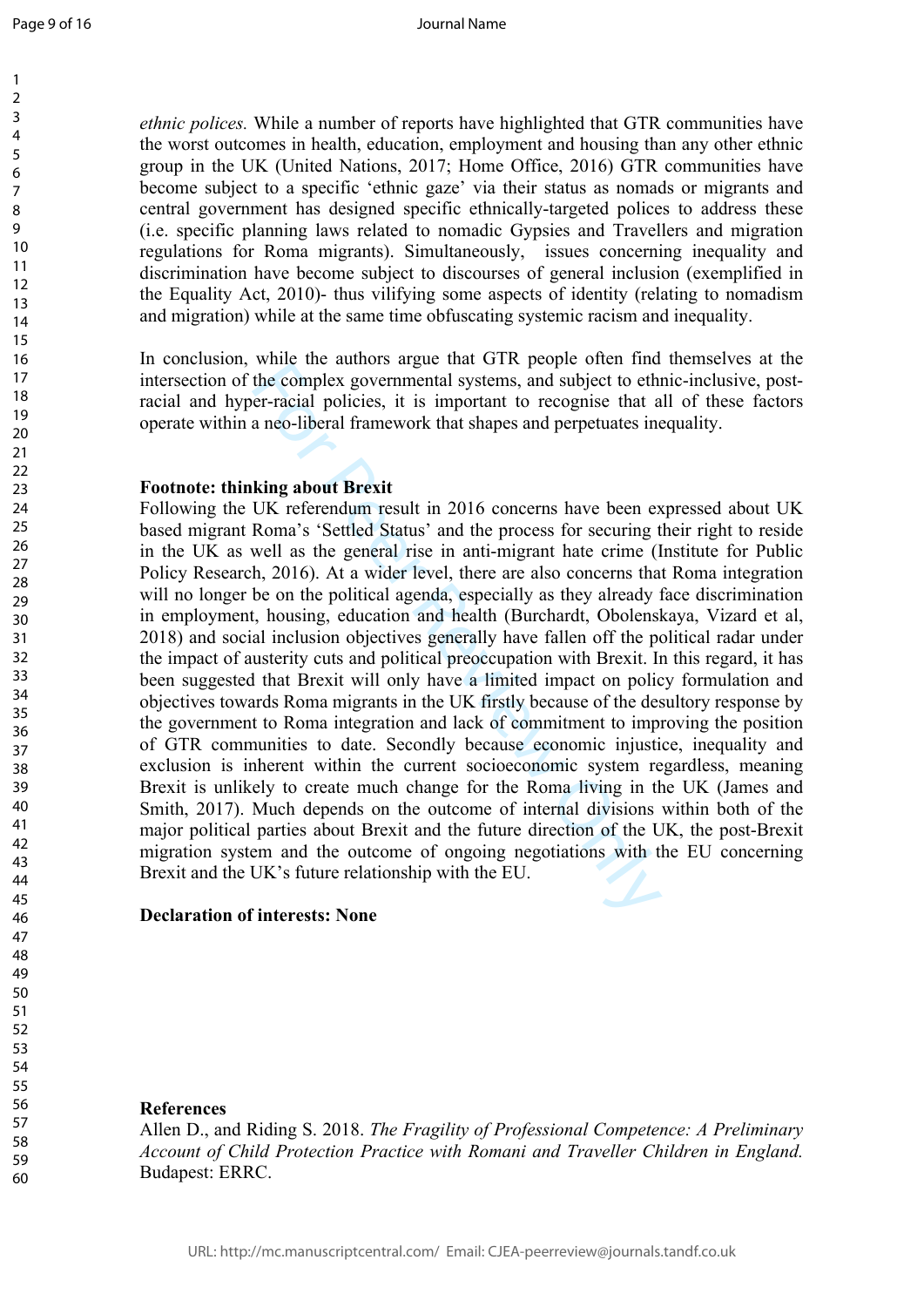Beck, U. 1992. *The Risk Society: Towards a new Modernity*. London: Sage Publications.

British Academy. 2018. *Governing England: devolution and funding,* London: The British Academy. Accessed 24 September 2018

[https://www.thebritishacademy.ac.uk/sites/default/files/Governing%20England%20Dev](https://www.thebritishacademy.ac.uk/sites/default/files/Governing%20England%20Devolution%20and%20Funding.pdf)  [olution%20and%20Funding.pdf](https://www.thebritishacademy.ac.uk/sites/default/files/Governing%20England%20Devolution%20and%20Funding.pdf)

 *Population size and experiences of local authorities and partners. Manchester:*  Brown, P., Scullion, L, and Martin, P. 2013. *Migrant Roma in the United Kingdom. University of Salford.*  Accessed 30 August 2018

https://www.salford.ac.uk/\_\_data/assets/pdf\_file/0003/1155666/Migrant\_Roma\_in\_the UK final report October 2013.pdf

Brown, P. Shallice, A., Brown, G., and Ivatts, A. 2018. *Roma and Brexit: Report on a Joint Parliamentary All Party Group.*  Accessed 24 September 2018

[https://www.gypsy-traveller.org/wp-content/uploads/2018/09/APPG-Brexit-and-Roma-](https://www.gypsy-traveller.org/wp-content/uploads/2018/09/APPG-Brexit-and-Roma-Report-1.pdf)[Report-1.pdf](https://www.gypsy-traveller.org/wp-content/uploads/2018/09/APPG-Brexit-and-Roma-Report-1.pdf) 

Solution: *Solutional Englisonal Englisonal Broad Partic Cotober 2013.pdf*<br> *Hord.ac.uk/ data/assets/pdf file/0003/1155666/Migra*<br> *Hice, A., Brown, G., and Ivatts, A. 2018. Roma and Entary All Party Group.*<br> *Peer Review* Burchardt, T., Obolenskaya, P., Vizard, P. and Battaglin, M. 2018 *Experience of multiple disadvantage among Roma, Gypsy and Traveller children in England and Wales Centre for Analysis of Social Exclusion*. London School of Economics Publication Accessed 16 July 2018

<http://sticerd.lse.ac.uk/dps/case/cp/casepaper208.pdf>

Cabinet Office. 2017. *Race Disparity Audit : Summary Findings from the Ethnicity Facts and Figures website.* 

Accessed 1 October 2018

[https://assets.publishing.service.gov.uk/government/uploads/system/uploads/attachment](https://assets.publishing.service.gov.uk/government/uploads/system/uploads/attachment_data/file/686071/Revised_RDA_report_March_2018.pdf)  [\\_data/file/686071/Revised\\_RDA\\_report\\_March\\_2018.pdf](https://assets.publishing.service.gov.uk/government/uploads/system/uploads/attachment_data/file/686071/Revised_RDA_report_March_2018.pdf) 

Clark, C. 2015. "Integration, exclusion and the moral 'othering' of Roma migrants in Britain". In *Moral Panic in Theory and Practice* edited by Smith, M, 43-55. Bristol. Policy press

 Clark, C. and Rice, G. 2012. "Spaces of hate, places of hope: the Romanian Roma in Belfast". In *The Gypsy 'Menace': Populism and the New Anti Gypsy Politics* edited by Stewart, M, 167-190*.* London: Hurst and Company.

 [Gypsies\\_Irish\\_Travellers\\_Equality\\_CRE.pdf](https://www.compas.ox.ac.uk/wp-content/uploads/ER-2005-Gypsies_Irish_Travellers_Equality_CRE.pdf) Commission for Racial Equality. 2006. *Common Ground: Equality, good relations and sites for Gypsies and Irish Travellers*. London: CRE. Accessed 15 August 2018. [https://www.compas.ox.ac.uk/wp-content/uploads/ER-2005-](https://www.compas.ox.ac.uk/wp-content/uploads/ER-2005-Gypsies_Irish_Travellers_Equality_CRE.pdf)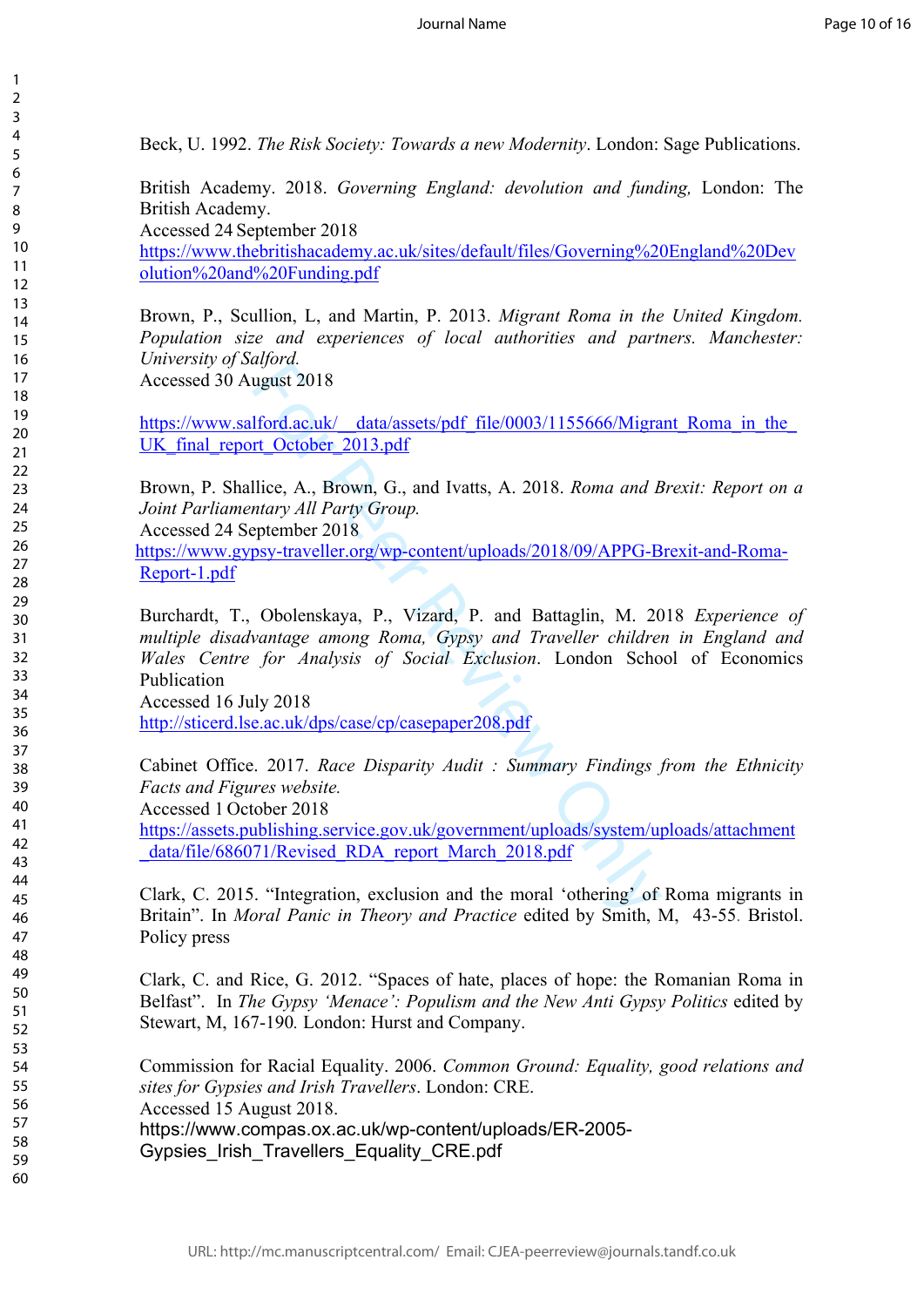| $\overline{c}$ |                                                                                             |
|----------------|---------------------------------------------------------------------------------------------|
| 3              | Department for Communities and Local Government. 2011. A plain English guide to the         |
| 4              | Localism Act.                                                                               |
| 5              | Accessed 13 October 2018                                                                    |
| 6              |                                                                                             |
| 7              | https://www.gov.uk/government/uploads/system/uploads/attachment_data/file/5959/189          |
| 8              | 6534.pdf                                                                                    |
| 9              |                                                                                             |
| 10             | Department of Communities and Local Government. 2015. Planning for Traveller Sites.         |
| 11             | Department for Communities and Local Government Publication.                                |
| 12             | Accessed 26 September 2018                                                                  |
| 13<br>14       | https://assets.publishing.service.gov.uk/government/uploads/system/uploads/attachment       |
| 15             | data/file/457420/Final planning and travellers policy.pdf                                   |
| 16             |                                                                                             |
| 17             |                                                                                             |
| 18             | Department of Communities and Local Government. 2017. Explanatory Memorandum                |
| 19             | on EU Document 11801/117 'Reviewing the implementation of the EU Framework for              |
| 20             | National Roma Integration Strategies - Mid Term Review 2017, 18 September.                  |
| 21             | Accessed 26 <sup>t</sup> September 2018                                                     |
| 22             | http://europeanmemoranda.cabinetoffice.gov.uk/files/2017/10/EM                              |
| 23             | September 2017.pdf                                                                          |
| 24             |                                                                                             |
| 25             | Equality and Human Rights Commission. 2016. Is England Fairer? England's most               |
| 26             | disadvantaged groups: Gypsies, Travellers and Roma.? Review spotlight report.               |
| 27             |                                                                                             |
| 28             | Accessed 12 September 2018                                                                  |
| 29             | https://www.equalityhumanrights.com/sites/default/files/is-england-fairer-2016-most-        |
| 30             | disadvantaged-groups-gypsies-travellers-roma.pdf                                            |
| 31             |                                                                                             |
| 32             | European Commission. 2012. Communication from the commission to the European                |
| 33             | Parliament, the Council, the European economic and social committee and the                 |
| 34             | committee of the regions. National Roma Integration Strategies: a first step in the         |
| 35             | implementation of the EU Framework.                                                         |
| 36             | Accessed 12 September 2018                                                                  |
| 37             | https://ec.europa.eu/anti                                                                   |
| 38<br>39       | trafficking/sites/antitrafficking/files/national_roma_integration_strategies_a_first_step_i |
|                |                                                                                             |
| 40<br>41       | in the implementation of the eu framework.pdf                                               |
| 42             |                                                                                             |
| 43             | European Commission. 2013. Steps forward in implementing national Roma integration          |
| 44             | strategies.                                                                                 |
| 45             | Accessed 17 September 2018                                                                  |
| 46             | https://eur-lex.europa.eu/legal-                                                            |
| 47             | content/EN/TXT/PDF/?uri=CELEX:52013DC0454&rid=1                                             |
| 48             |                                                                                             |
| 49             |                                                                                             |
| 50             |                                                                                             |
| 51             | European Commission. 2014. Roma integration in the United Kingdom: Funding,                 |
| 52             | strategy, facts and figures and contact details for national Roma contact points in the     |
| 53             | United Kingdom.                                                                             |
| 54             | Accessed 17 September 2018                                                                  |
| 55             | https://ec.europa.eu/info/policies/justice-and-fundamental-rights/combatting-               |
| 56             | discrimination/roma-and-eu/roma-integration-eu-country/roma-integration-united-             |
| 57             | kingdom en                                                                                  |
| 58             |                                                                                             |
| 59             | European Commission. 2015. Communication from the Commission to the eEropean                |
| 60             |                                                                                             |
|                |                                                                                             |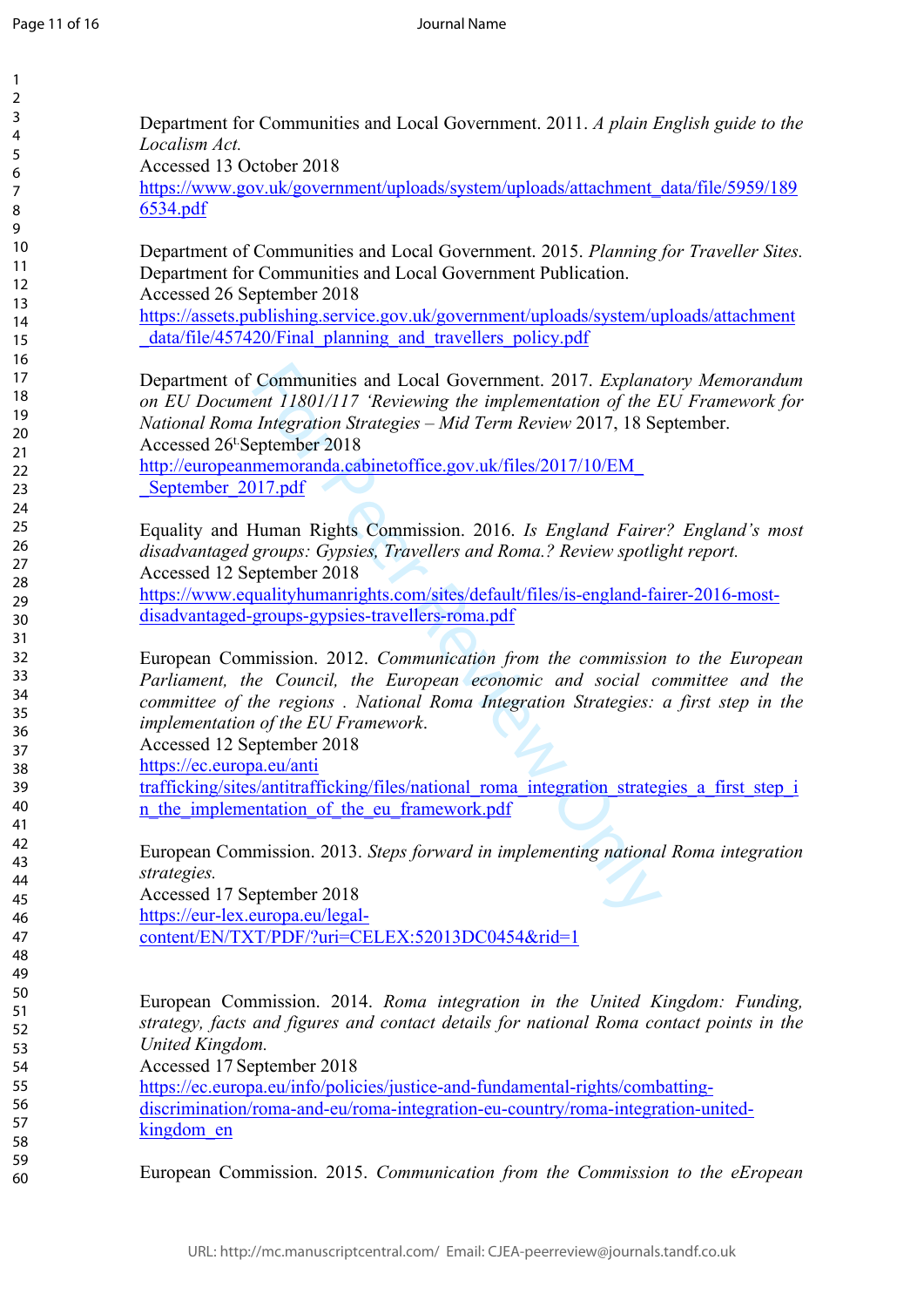*Committee of the Regions Report on the Implementation of the EU Framework for*  content/EN/TXT/?gid=1481107022507&uri=CELEX:52015DC0299  *cuts: the impact on local government and poorer communities*. Joseph Rowntree mission. 2017. Roma inclusion: More effort needed to<br>mployment: press release 30<sup>th</sup> August. Brussels.<br>ctober 2018<br>whenidyness-release IP-17-2961 en.htm<br>mission. 2018. Communication from the Commission<br>the Council Report o *Parliament, the Council, the European Economic and Social Committee and the National Roma Integration Strategies 2015*. Accessed 17 September 2018 [https://eur-lex.europa.eu/legal-](https://eur-lex.europa.eu/legal-content/EN/TXT/?qid=1481107022507&uri=CELEX:52015DC0299)European Commission. 2016. Assessing the implementation of the EU Framework for *National Roma Integration Strategies and the Council Recommendation on Effective Roma integration measures in the Member States.* Brussels, 27.6.2016 . Accessed 12 September 2018 <https://ec.europa.eu/transparency/regdoc/rep/1/2016/EN/1-2016-424-EN-F1-1.PDF> European Commission. 2017. *Roma inclusion: More effort needed to improve access to schooling and employment: press release 30th August.* Brussels. Accessed 30 October 2018 [http://europa.eu/rapid/press-release\\_IP-17-2961\\_en.htm](http://europa.eu/rapid/press-release_IP-17-2961_en.htm)  European Commission. 2018. *Communication from the Commission to the European Parliament and the Council Report on the Evaluation of the EU Framework for National Roma Integration Strategies up to 2020.*  Accessed 4 April 2019 [https://eur-lex.europa.eu/legal](https://eur-lex.europa.eu/legal-content/EN/TXT/?qid=1554376301733&uri=CELEX:52018DC0785)[content/EN/TXT/?qid=1554376301733&uri=CELEX:52018DC0785](https://eur-lex.europa.eu/legal-content/EN/TXT/?qid=1554376301733&uri=CELEX:52018DC0785) European Union Agency for Fundamental Rights. 2017. *Local Engagement for Roma Inclusion.*  Accessed 6 April 2019 [https://fra.europa.eu/en/project/2015/local-engagement-roma-inclusion-leri-multi](https://fra.europa.eu/en/project/2015/local-engagement-roma-inclusion-leri-multi-annual-roma-programme)[annual-roma-programme](https://fra.europa.eu/en/project/2015/local-engagement-roma-inclusion-leri-multi-annual-roma-programme)  European Union Agency for Fundamental Rights. 2018. *A persisting concern: anti-Gypsyism as a barrier to Roma inclusion.*  Accessed 23 October 2018 <http://fra.europa.eu/en/publication/2018/roma-inclusion> Goldberg, D. T. 2015. *Are We All Postracial Yet?* London: Polity press. Hastings, A., Bailey, N., Bramley, G., Gannon, M. and Watkins, D. 2015. *The cost of the*  Foundation. Accessed 2 September 2018 <https://www.jrf.org.uk/sites/default/files/jrf/migrated/files/Summary-Final.pdf> Home Office. 2016. *Hate Crime, England and Wales*, 2015/16. Statistical Bulletin 11/16. Accessed 3 August 2018 <http://report-it.org.uk/files/hate-crime-1516-hosb1116.pdf>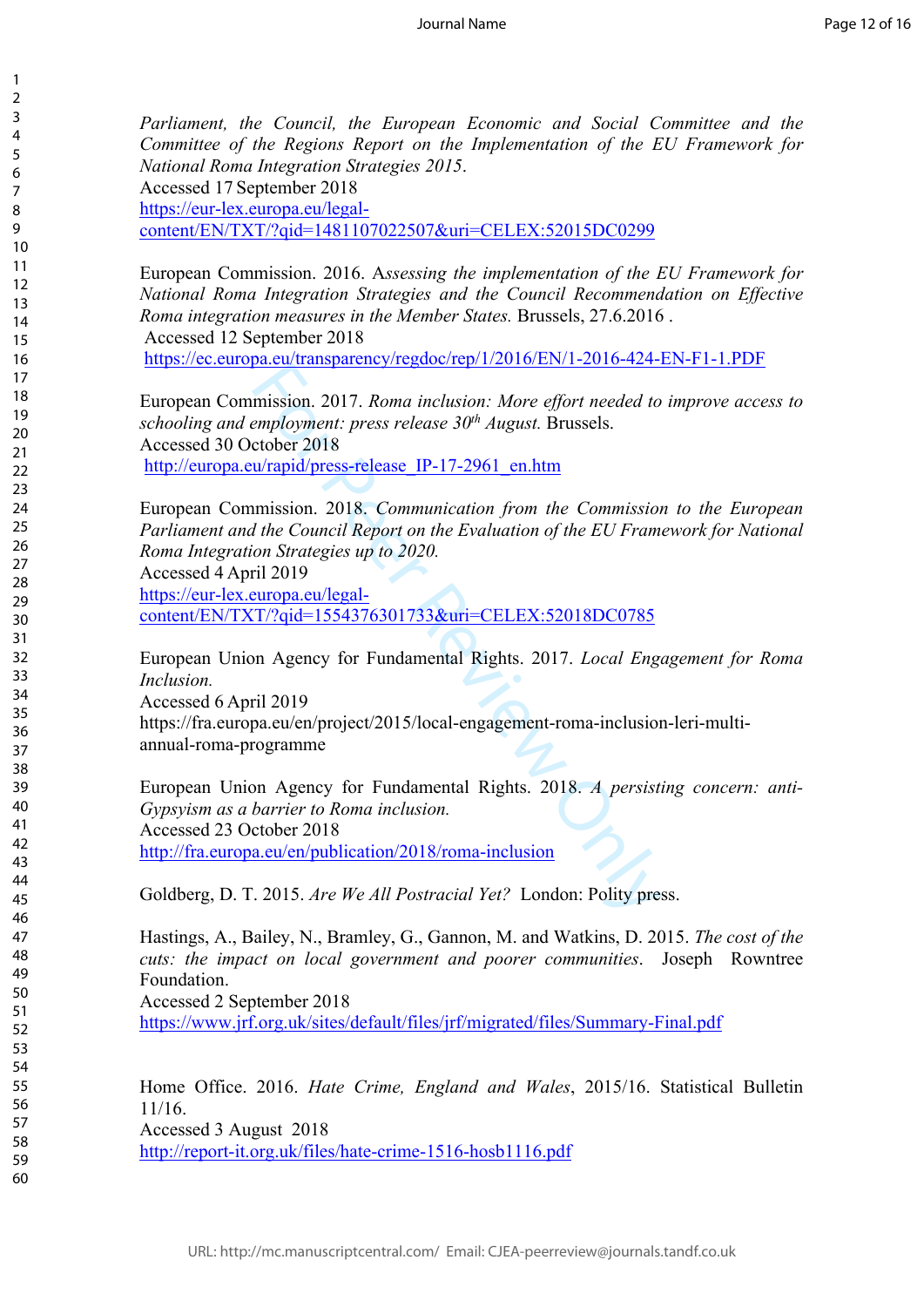$\mathbf{1}$  $\overline{2}$  $\overline{3}$  $\overline{4}$ 5 6  $\overline{7}$ 8  $\overline{9}$ 

| Her Majesty's Government. 2018. Integrated Communities Strategy: Green Paper<br>Accessed 20 September 2018<br>https://assets.publishing.service.gov.uk/government/uploads/system/uploads/attachment<br>data/file/696993/Integrated Communities Strategy.pdf                                                                                                                                                                                                                                                                                                                                        |
|----------------------------------------------------------------------------------------------------------------------------------------------------------------------------------------------------------------------------------------------------------------------------------------------------------------------------------------------------------------------------------------------------------------------------------------------------------------------------------------------------------------------------------------------------------------------------------------------------|
| Institute for Public Policy Research. 2016. Roma Communities and Brexit: integrating<br>and empowering Roma in the UK. IPPR                                                                                                                                                                                                                                                                                                                                                                                                                                                                        |
| Accessed 28 August 2018<br>https://www.ippr.org/files/publications/pdf/Roma-communties-and-Brexit Oct2016.pdf                                                                                                                                                                                                                                                                                                                                                                                                                                                                                      |
| Irish Traveller Movement. 2013. The Gypsy and Traveller population in England and<br>the 2011 Census. London: The Traveller Movement.                                                                                                                                                                                                                                                                                                                                                                                                                                                              |
| James, Z. and Smith, D. 2017. "Roma inclusion post Brexit: A challenge to existing<br>rhetoric?" Safer Communities. September, Vol. 16, Issue 4, 186-195. DOI: 10.1108/<br>SC-06-2017-0022                                                                                                                                                                                                                                                                                                                                                                                                         |
| Joseph Rowntree Foundation. 2017. The Cost of the Cuts: The Impact on Local<br>Government and Poorer Communities. London: JRF.<br>Accessed 2 October 2018                                                                                                                                                                                                                                                                                                                                                                                                                                          |
| https://www.jrf.org.uk/sites/default/files/jrf/migrated/files/Summary-Final.pdf                                                                                                                                                                                                                                                                                                                                                                                                                                                                                                                    |
| Lane P., Spencer, S., and Jones, A. 2014. Experts by Experience: Gypsy, Traveller and<br>Roma: reviewing UK progress on the European Union Framework for National Roma<br><b>Integration Strategies.</b><br>Accessed 22 August 2018<br>https://www.birmingham.ac.uk/Documents/college-social-sciences/social-<br>policy/iris/2014/Experts-by-Experience--JRTF-Report-Oct-2014.pdf                                                                                                                                                                                                                  |
| Legislation.gov.uk. 2010. Equality Act 2010.<br>Accessed 11 August 2018                                                                                                                                                                                                                                                                                                                                                                                                                                                                                                                            |
| http://www.legislation.gov.uk/ukpga/2010/15/contents                                                                                                                                                                                                                                                                                                                                                                                                                                                                                                                                               |
| Leveson Inquiry. 2012. Report into the culture, practices and ethics of the press.<br>Volumes one to four.                                                                                                                                                                                                                                                                                                                                                                                                                                                                                         |
| Accessed 12 October 2018                                                                                                                                                                                                                                                                                                                                                                                                                                                                                                                                                                           |
| https://www.gov.uk/government/publications/leveson-inquiry-report-into-the-culture-<br>practices-and-ethics-of-the-press                                                                                                                                                                                                                                                                                                                                                                                                                                                                           |
| National Federation of Gypsy Liaison, Friends Families and Travellers, Roma Support<br>Group, Roma Community Care (2018) Civil society monitoring report on<br>implementation of the national Roma integration strategies in the United Kingdom.<br>Focusing on structural and horizontal preconditions for successful implementation of<br>the strategy. Published by the European Commission. B-1049 Brussels. March 2018.<br>Accessed 13 October 2018<br>https://cps.ceu.edu/sites/cps.ceu.edu/files/attachment/basicpage/3034/rcm-civil-society-<br>monitoring-report-1-uk-2017-eprint-fin.pdf |
| National Inclusion Health Board. 2016. Impact of insecure accommodation and the<br>living environment on Gypsies' and Travellers' health.                                                                                                                                                                                                                                                                                                                                                                                                                                                          |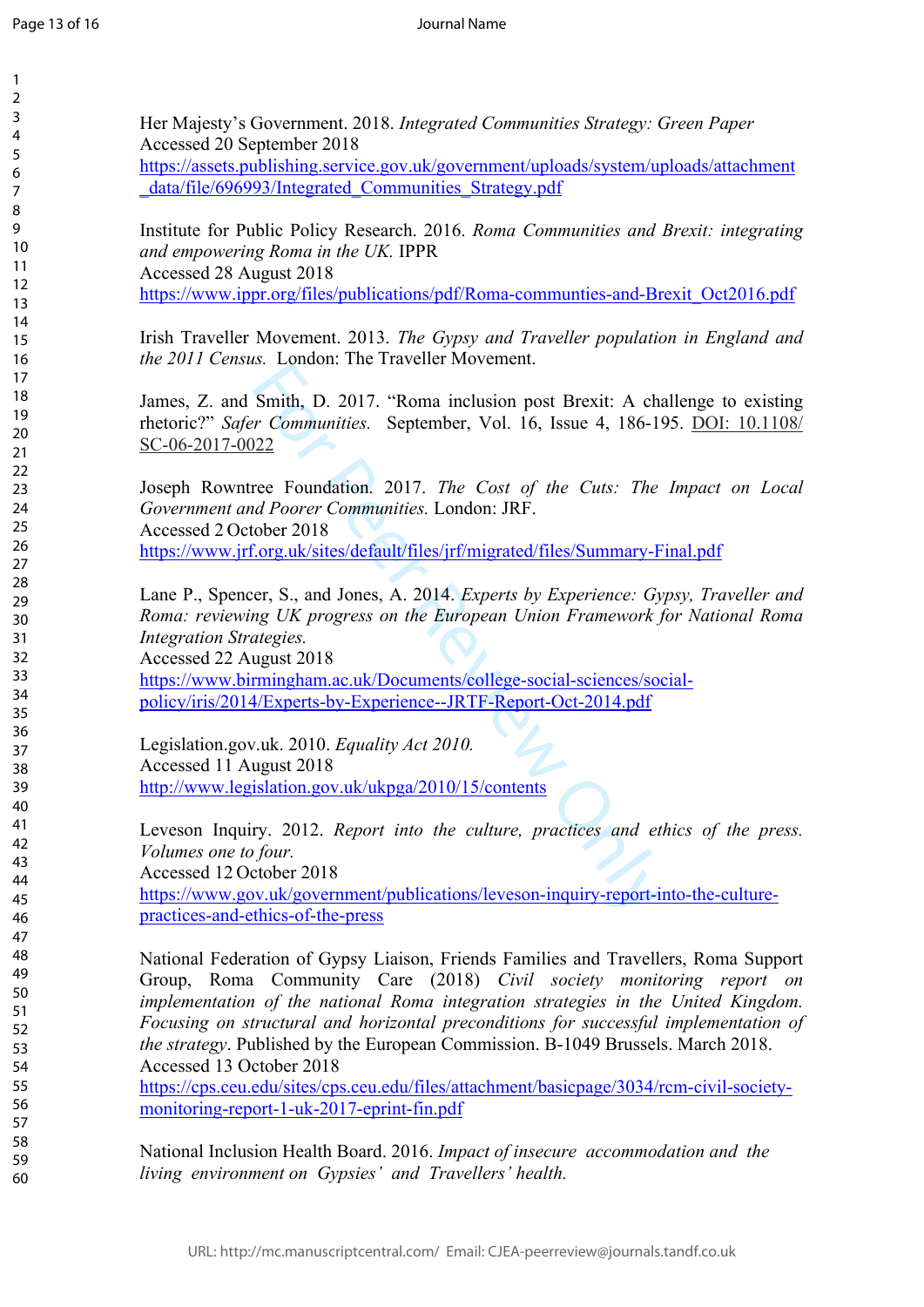| Accessed 2 August 2018 |
|------------------------|
|------------------------|

[https://assets.publishing.service.gov.uk/government/uploads/system/uploads/attachment](https://assets.publishing.service.gov.uk/government/uploads/system/uploads/attachment_data/file/490846/NIHB_-_Gypsy_and_Traveller_health_accs.pdf)  data/file/490846/NIHB - Gypsy and Traveller health accs.pdf

NHS England. 2017. *England Analysis: NHS Outcome Framework Health Inequalities Indicators 2016/17.* 

Accessed 12 August 2018

[https://www.england.nhs.uk/wp-content/uploads/2017/07/nhs-outcome-framework](https://www.england.nhs.uk/wp-content/uploads/2017/07/nhs-outcome-framework-health-inequalities-indicators-2016-17.pdf)[health-inequalities-indicators-2016-17.pdf](https://www.england.nhs.uk/wp-content/uploads/2017/07/nhs-outcome-framework-health-inequalities-indicators-2016-17.pdf) 

Northern Ireland Assembly. 2016. *International Migration in Northern Ireland: An update.* 

Accessed 10 September 2018 [http://www.niassembly.gov.uk/globalassets/documents/raise/publications/2016-](http://www.niassembly.gov.uk/globalassets/documents/raise/publications/2016-2021/2016/general/3916.pdf) [2021/2016/general/3916.pdf](http://www.niassembly.gov.uk/globalassets/documents/raise/publications/2016-2021/2016/general/3916.pdf)

Office of National Statistics. 2011. *2011 Census analysis: What does the 2011 Census tell us about the characteristics of Gypsy or Irish travellers in England and Wales*  Accessed 13 September 1018

eptember 2018<br>
<u>ssembly.gov.uk/globalassets/documents/raise/publicational Statistics.</u><br>
2011. 2011 Census analysis: What doe<br>
e characteristics of Gypsy or Irish travellers in England<br>
eptember 1018<br>
<u>s.gov.uk/peoplepopula</u> [https://www.ons.gov.uk/peoplepopulationandcommunity/culturalidentity/ethnicity/articl](https://www.ons.gov.uk/peoplepopulationandcommunity/culturalidentity/ethnicity/articles/whatdoesthe2011censustellusaboutthecharacteristicsofgypsyoririshtravellersinenglandandwales/2014-01-21)  [es/whatdoesthe2011censustellusaboutthecharacteristicsofgypsyoririshtravellersinengland](https://www.ons.gov.uk/peoplepopulationandcommunity/culturalidentity/ethnicity/articles/whatdoesthe2011censustellusaboutthecharacteristicsofgypsyoririshtravellersinenglandandwales/2014-01-21) [andwales/2014-01-21](https://www.ons.gov.uk/peoplepopulationandcommunity/culturalidentity/ethnicity/articles/whatdoesthe2011censustellusaboutthecharacteristicsofgypsyoririshtravellersinenglandandwales/2014-01-21) 

The Northern Ireland Human Rights Commission. 2018. *Out of Sight out of Mind: Travellers Accommodation in Northern Ireland.*  Accessed 10 October 2018

http://www.nihrc.org/uploads/publications/Out\_of\_Sight%2C\_Out\_of\_Mind'%3A\_Trav ellers' Accommodation in NI - Full Report.pdf

 Okolosie, L. 2015. "Is it time to ditch the term 'Black, Asian and Minority Ethnic' (BAME)?" *The Guardian newspaper,* May 22.

 *Criminalization of Migrants in the 21st Century,* edited by Palidda, S, 23-31. Farnham, Palidda, S. 2011. 'A Review of the Principal European Countries, In *Racial*  Ashgate. UK.

Penny, J. 2017. 'Between Coercion and Consent: the Politics of "Cooperative Governance at a time of Austerity Localism in London', *Urban Geography*, 38: 9, 1352- 1373.

Powell, R. 2013. 'Loїc Wacquant's "ghetto" and ethnic minority segregation in the UK: the neglected case of Gypsy-Travellers'. *International Journal of Urban And Regional Research*, 37 (1), 115-134.

Powell, R. and van Barr, H. 2018. 'The invisiblization of Anti-Roma Racisms'. In *The Securitization of the Roma in Europe,* edited by Van Baar, H., Ivasiuc, A., and Kreide, R, 134-148. London: Palgrave Macmillan.

Poole, L. and Adamson, K. 2008. *Report on the Situation of the Roma Community in Govanhill. Glasgow:* Oxfam.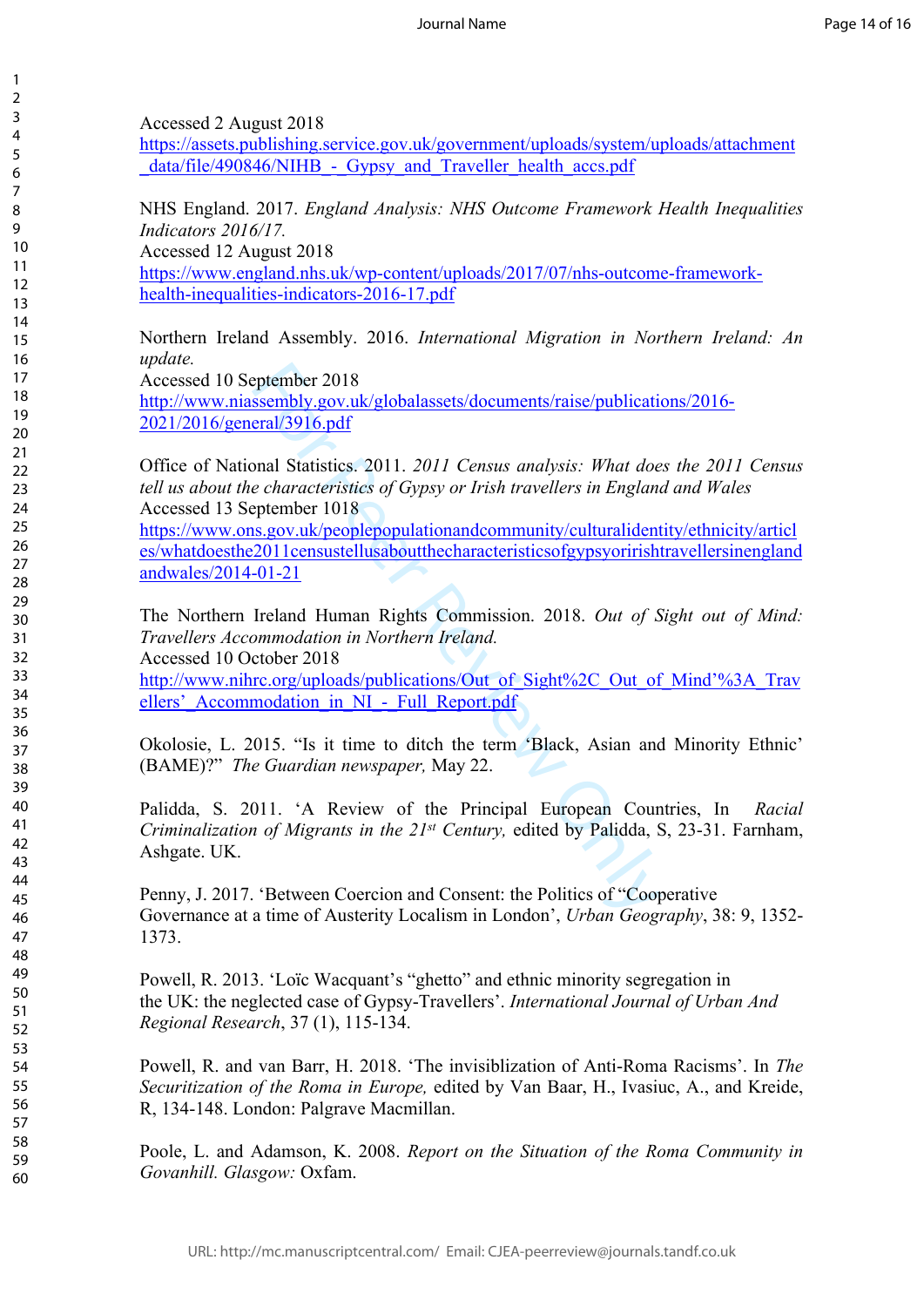| 2               |  |
|-----------------|--|
| 3               |  |
| 4               |  |
| 5               |  |
| 6               |  |
| $\frac{1}{2}$   |  |
|                 |  |
| 8               |  |
| 9               |  |
| 10              |  |
|                 |  |
| 1<br>1          |  |
| 1<br>2          |  |
| 13<br>14        |  |
|                 |  |
| 15              |  |
|                 |  |
| 16              |  |
| $\frac{1}{2}$   |  |
| 18              |  |
| 19              |  |
| $\overline{20}$ |  |
|                 |  |
| $\overline{21}$ |  |
| $\overline{22}$ |  |
| 23              |  |
| 24              |  |
| 25              |  |
|                 |  |
| 26              |  |
| $\overline{27}$ |  |
| 28              |  |
| 29              |  |
|                 |  |
| 30              |  |
| 31              |  |
| 32              |  |
| 33              |  |
|                 |  |
| 34              |  |
| 35              |  |
| 36              |  |
| 37              |  |
| 38              |  |
|                 |  |
| 39              |  |
| 40              |  |
| 41              |  |
| 42              |  |
|                 |  |
| 43              |  |
| 44              |  |
| 45              |  |
| 46              |  |
| 47              |  |
|                 |  |
| 48              |  |
| 49              |  |
| 50              |  |
| 51              |  |
| 52              |  |
|                 |  |
| 53              |  |
| 54              |  |
| 55              |  |
| 56              |  |
|                 |  |
| 57              |  |
| 58              |  |
| 59              |  |
| 60              |  |
|                 |  |

Accessed 20 September 2018 [https://policy-practice.oxfam.org.uk/publications/situation-of-the-roma-community-in](https://policy-practice.oxfam.org.uk/publications/situation-of-the-roma-community-in-govanhill-glasgow-112456)[govanhill-glasgow-112456](https://policy-practice.oxfam.org.uk/publications/situation-of-the-roma-community-in-govanhill-glasgow-112456) Accessed 20 September 2018

 [culture/files/2018/01/06-Richardson.pdf](http://wp.lancs.ac.uk/good-culture/files/2018/01/06-Richardson.pdf) Richardson, J. 2017. 'Precarious living in liminal spaces: neglect of the Gypsy–Traveller site'. Global Discourse, 7:4, 496-515 doi:http://wp.lancs.ac.uk/qoodsite'. *Global Discourse,* 7:4, 496-515 doi:[http://wp.lancs.ac.uk/good-](http://wp.lancs.ac.uk/good-culture/files/2018/01/06-Richardson.pdf)

Richardson, J. 2017. *The Gypsy Debate: Can Discourse Control?* 2<sup>nd</sup> Edition. Exeter: Imprint Academic

 government progress on addressing Gypsy, Traveller and Roma exclusion'. *Journal of*  Ryder, A. and Cemlyn, S. 2016. 'Monoculturalism, austerity and moral panics: assessing *Poverty and Social Justice*. 24 (2), 143–55.

Scottish Government. 2013. *Mapping the Roma Community in Scotland: Final Report:* 26th September 2013.

Accessed 4 September 2018

[http://www.migrationscotland.org.uk/uploads/files/documents/mappingtheromacommun](http://www.migrationscotland.org.uk/uploads/files/documents/mappingtheromacommunityinscotlandreport-2.pdf)  [ityinscotlandreport-2.pdf](http://www.migrationscotland.org.uk/uploads/files/documents/mappingtheromacommunityinscotlandreport-2.pdf) 

Scottish Government. 2017. *A fairer Scotland for all: race equality action plan and highlight report 2017-2021. Accessed 27 September 2018* 

[https://beta.gov.scot/publications/fairer-scotland-race-equality-action-plan-2017-2021](https://beta.gov.scot/publications/fairer-scotland-race-equality-action-plan-2017-2021-highlight-report/) [highlight-report/](https://beta.gov.scot/publications/fairer-scotland-race-equality-action-plan-2017-2021-highlight-report/)

Cemlyn, S. 2016. 'Monoculturalism, austerity and moragress on addressing Gypsy, Traveller and Roma excl<br>cial Justice. 24 (2), 143–55.<br>nment. 2013. *Mapping the Roma Community in Scotlar*<br>r 2013.<br>The Peer Review Only and Co Scottish Churches Racial Justice Groups (2016) *The Roma Community in Scotland 2016: Community Infor Source.*  [https://www.renfrewshire2023.com/wp-content/uploads/2016/06/The-Roma-](https://www.renfrewshire2023.com/wp-content/uploads/2016/06/The-Roma-Community-in-Scotand-2016.pdf)[Community-in-Scotand-2016.pdf](https://www.renfrewshire2023.com/wp-content/uploads/2016/06/The-Roma-Community-in-Scotand-2016.pdf)

Website accessed 4th September 2018

 Scullion, L. and Brown, P. 2016. 'Understanding the social exclusion of Roma'. In *Working with Marginalised Groups: From Policy to Practice,* edited by Ahmed, A. and Rogers, M., 77-85. London: Palgrave Macmillan.

Solf, J. 2018. *Citizen Outsiders: How the Struggles of Romanian Roma in London Challenge the Conception of Citizenship.* PhD thesis: The Open University. Accessed 26 September 2018 [http://oro.open.ac.uk/53752/1/PhD\\_260118.pdf](http://oro.open.ac.uk/53752/1/PhD_260118.pdf) 

Understanding and improving relations between Gypsies, Roma, Irish Travellers and The Traveller Movement. 2018. *The preliminary report: ' Policing by consent: the police.*  Accessed 18 September 2018